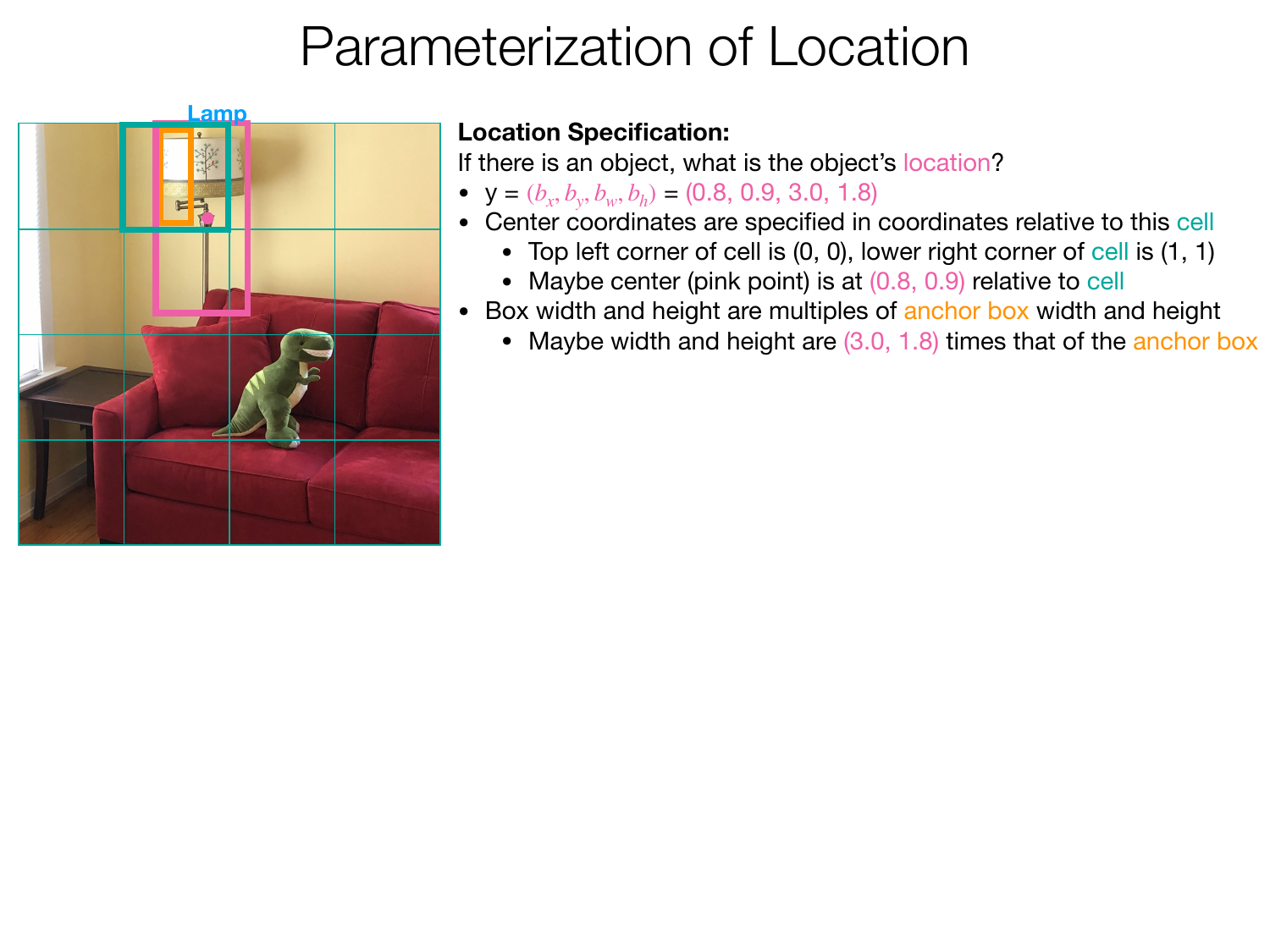

If there is an object, what is the object's location?

- $y = (b_x, b_y, b_w, b_h) = (0.8, 0.9, 3.0, 1.8)$
- Center coordinates are specified in coordinates relative to this cell
	- Top left corner of cell is (0, 0), lower right corner of cell is (1, 1)
	- Maybe center (pink point) is at (0.8, 0.9) relative to cell
- Box width and height are multiples of anchor box width and height
	- Maybe width and height are (3.0, 1.8) times that of the anchor box

## **Parameter Constraints:**

The parameters  $(b_x, b_y, b_w, b_h)$  must satisfy the following constraints:

• Center point must fall within cell

• 
$$
0 < b_x < 1
$$
  $0 < b_y < 1$ 

• Width and height must be positive

$$
\bullet \ \ 0 < b_w \qquad \qquad 0 < b_h
$$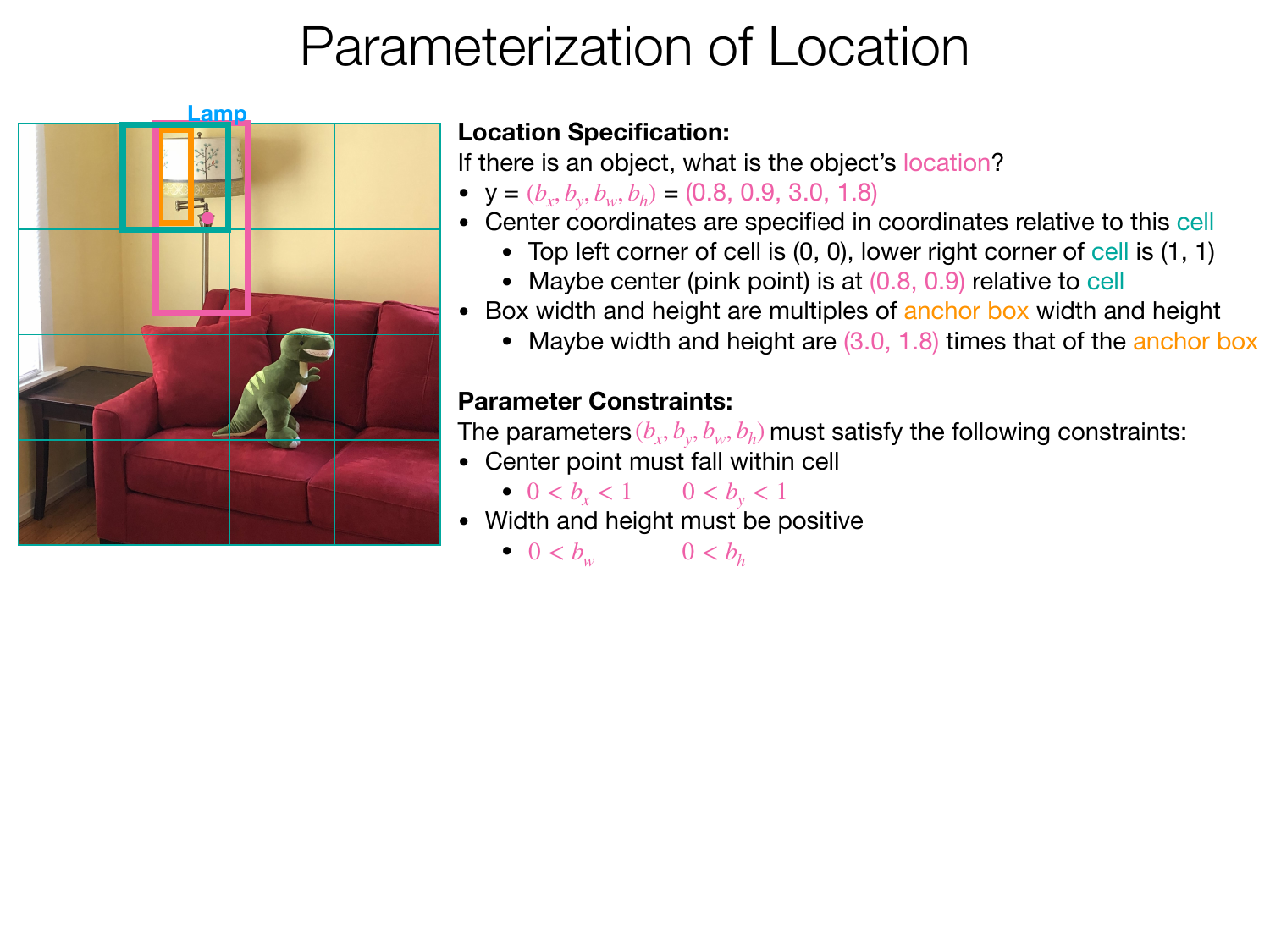

If there is an object, what is the object's location?

- $y = (b_x, b_y, b_w, b_h) = (0.8, 0.9, 3.0, 1.8)$
- Center coordinates are specified in coordinates relative to this cell
	- Top left corner of cell is (0, 0), lower right corner of cell is (1, 1)
	- Maybe center (pink point) is at (0.8, 0.9) relative to cell
- Box width and height are multiples of anchor box width and height
	- Maybe width and height are (3.0, 1.8) times that of the anchor box

### **Parameter Constraints:**

The parameters  $(b_x, b_y, b_w, b_h)$  must satisfy the following constraints:

- Center point must fall within cell
	- $0 < b_x < 1$   $0 < b_y < 1$
- Width and height must be positive

•  $0 < b_w$   $0 < b_h$ 

## **Enforce Constraints with Transformations:**

- Neural network outputs  $(a_x, a_y, a_w, a_h)$
- Set  $b_x =$  **sigmoid** $(a_x)$   $b_y =$  **sigmoid** $(a_y)$
- Set  $b_w = \exp(a_w)$   $b_h = \exp(a_h)$